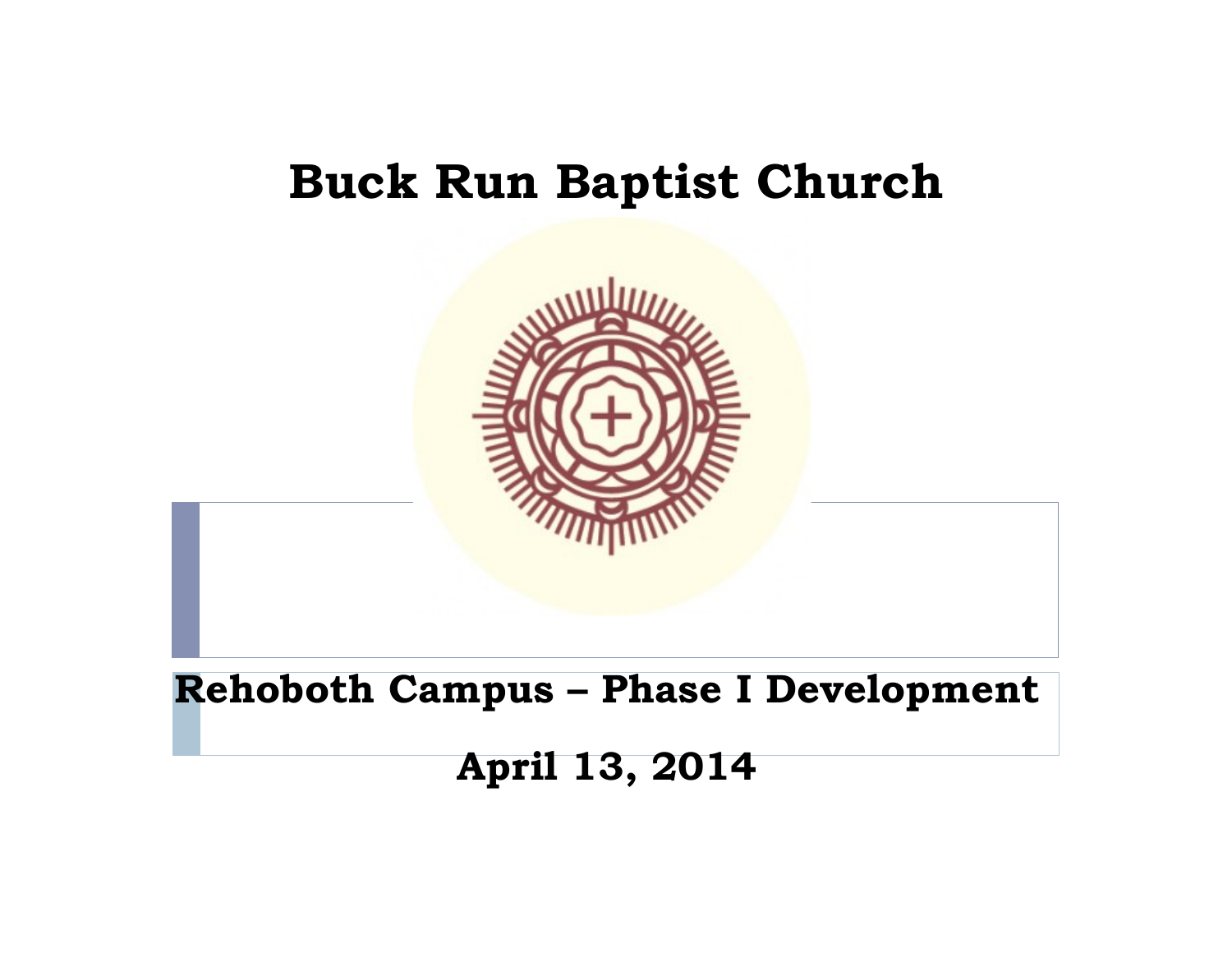## **Buck Run - A Church on the MOVE**

- ▶ Founded in 1818 by John Taylor and 22 other members, Buck Run was first located in the Woodlake community of Franklin County less than three miles from the existing church campus
- ▶ Relocated the church in 1888 by dismantling the church brick by brick, loaded on wagons, and rebuilt at the Forks of Elkhorn. The "Old Sanctuary" is the same building first erected in Woodlake in 1818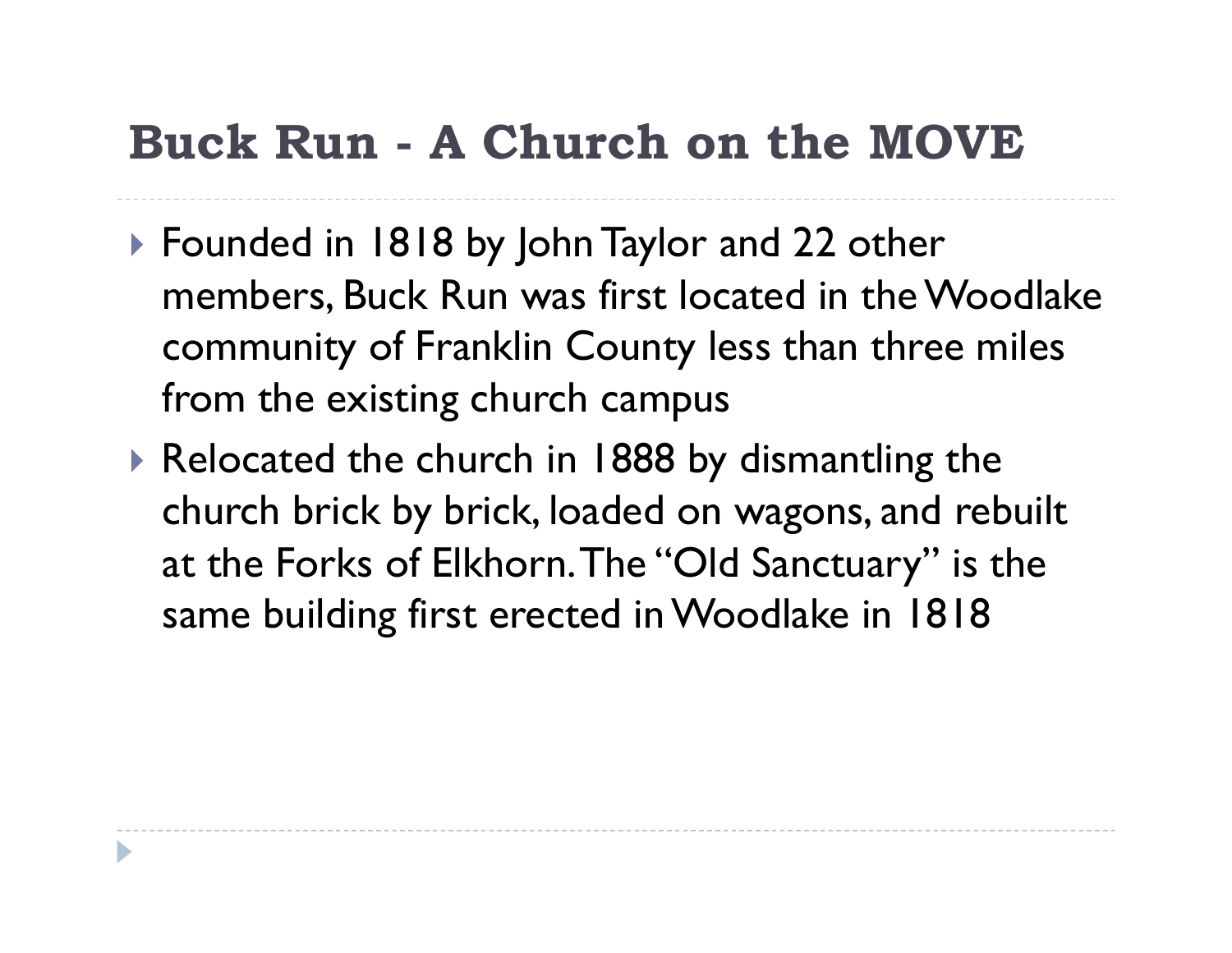## **Buck Run - A Church on the MOVE**

- ▶ 1947 An addition to the "Old Sanctuary" was completed
- ▶ 1968 Another addition to the "Old Sanctuary"
- $\blacktriangleright$  1983 Final change to the original structure bringing the church to approximately 10,000 square feet
- ▶ 1994 Existing 20,000 square feet worship center was constructed
- ! March 1997 Record flood waters rose three to five feet within our church buildings. Church met offsite for five months while church structures were restored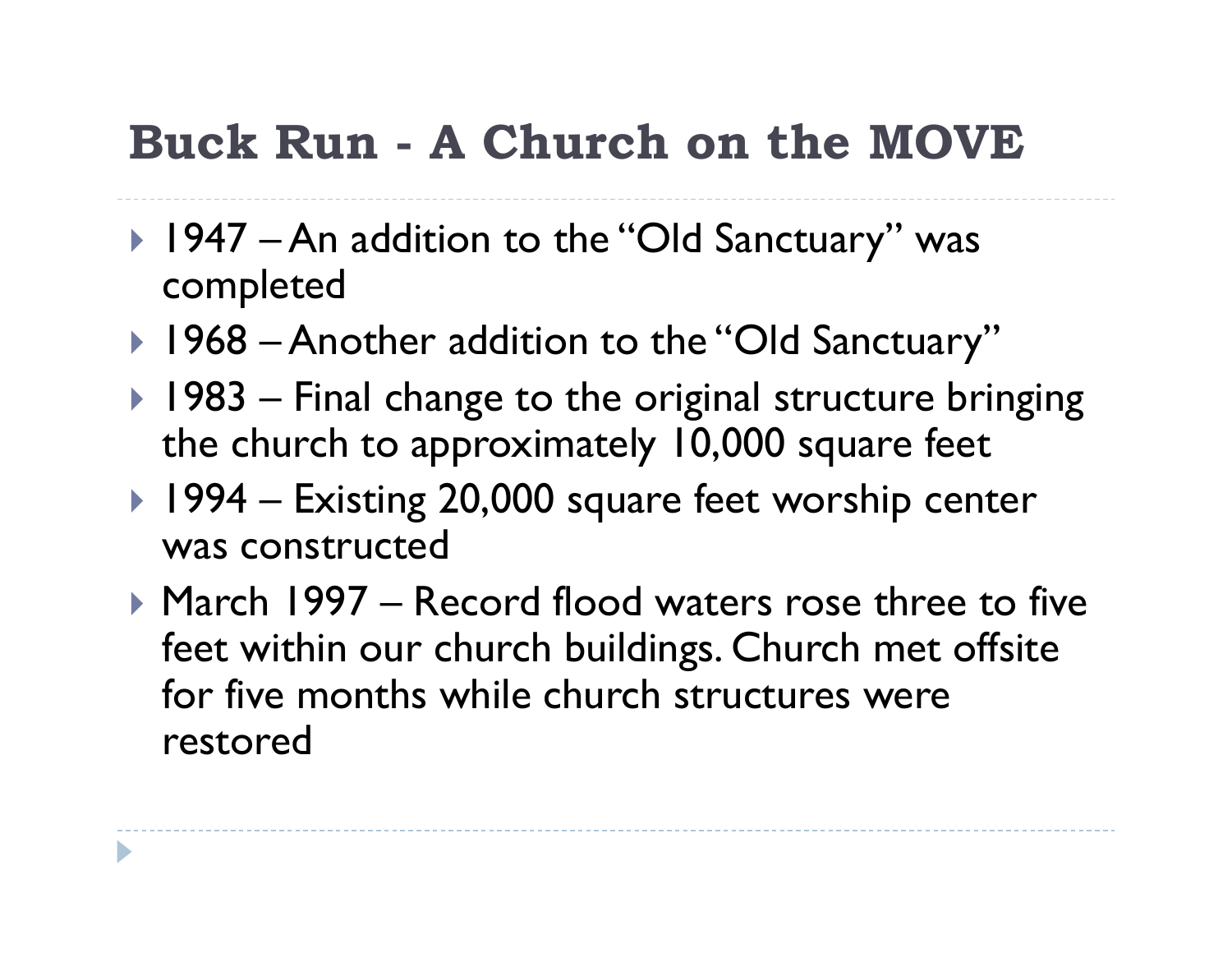## **Buck Run - A Church on the MOVE**

- ▶ April 29, 2001 Purchased 97 acres that we refer to as our Rehoboth Campus
- ▶ 2005-2006 Site development of Rehoboth Campus, athletic fields, and Pavilion constructed
- ▶ October 2013 The church celebrated being debt free as it kicked off a 3-year fundraising campaign called MOVE
- If The stage has now been set for Buck Run to make its move to our Rehoboth campus. It is time!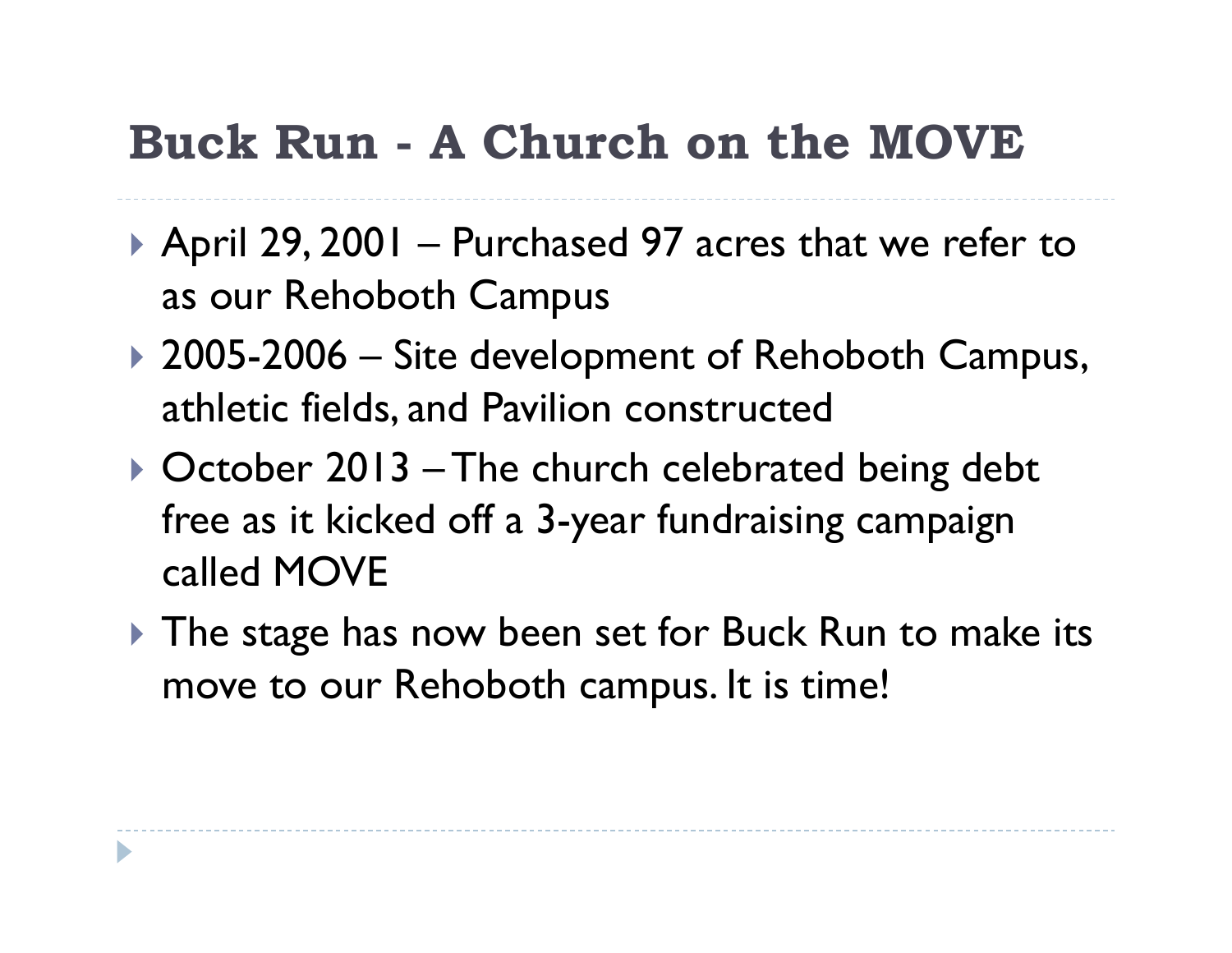## **Master Plan development**

- ▶ In April 2002, the church prepared a Master Plan to develop the Rehoboth campus
- ! During our Phase I development planning, we will revise and update the Master plan. The church will retain many of the key existing elements of that plan with respect to use of the Rehoboth campus
- ! One key change will be a new design of the actual Phase I worship center structure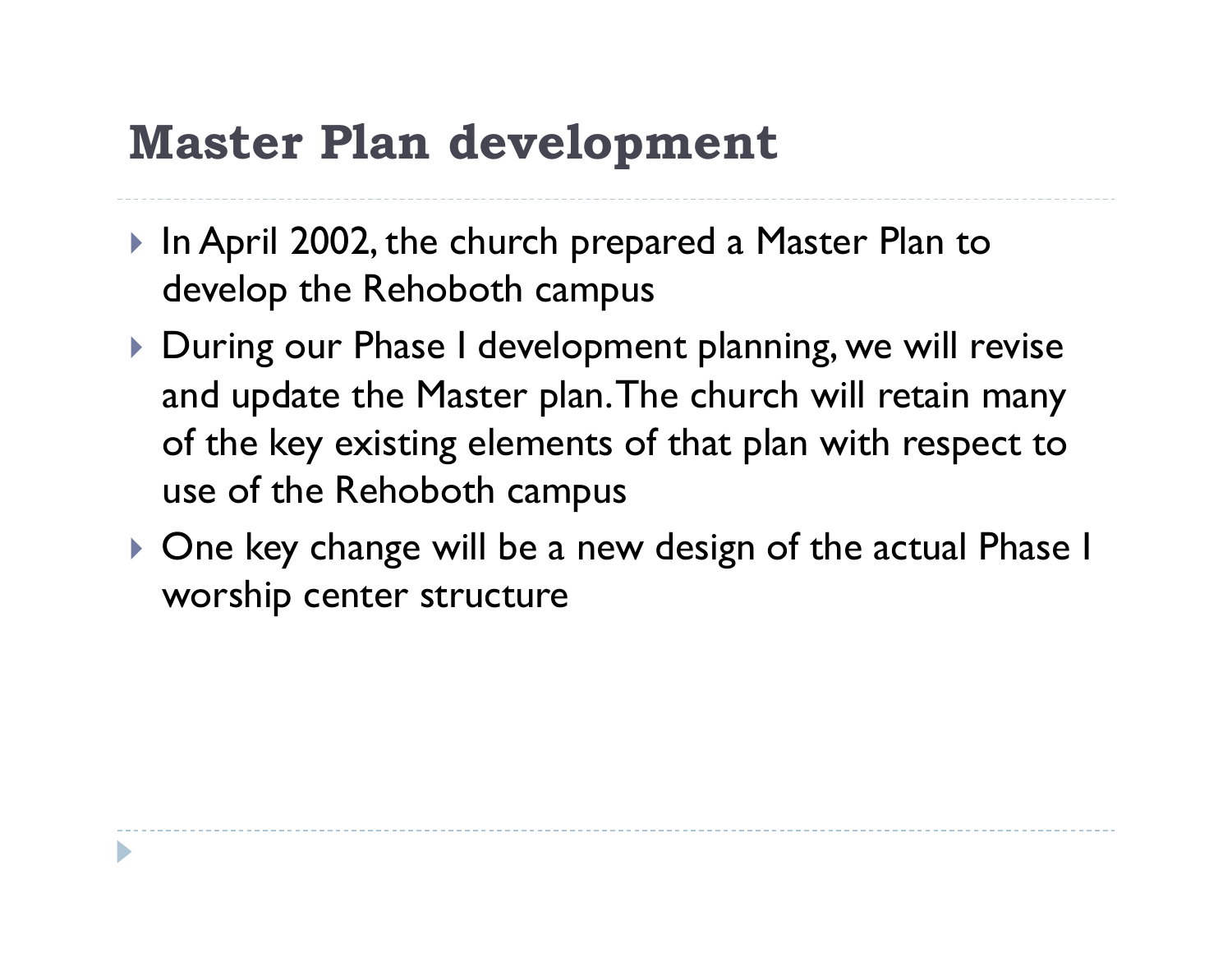## **Phase I Development Plans**

### ! Worship Center:

- **Sanctuary, Educational, Fellowship Hall/Kitchen,** Administrative, Foyer, Choir, Storage, …
- ▶ Parking:
	- **I** Covered drop off points, handicap parking, staff parking

### **Recreational Space:**

 $\triangleright$  Existing athletic fields, secure playground, walking path

#### ▶ Entrance/Exits:

 $\triangleright$  Three entrance/exit points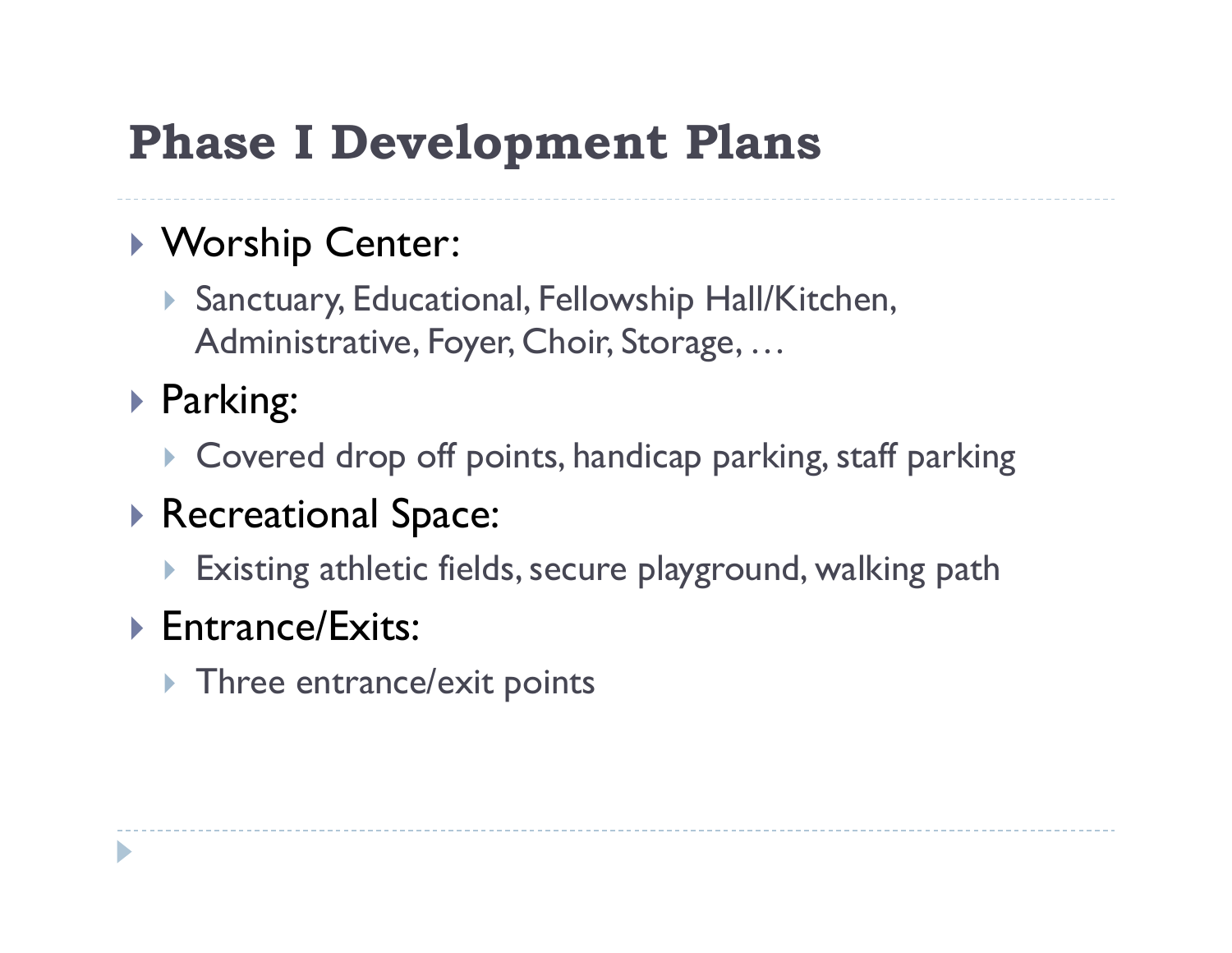## **Sanctuary**

### **Dur primary public space:**

- $\triangleright$  A warm, inviting, vibrant space for the proclamation of the **Word**
- $\triangleright$  Envision a combination of traditional and modern contemporary
- **Project 700 to 1000 seats initially (currently average)** approximately 440 people seated in worship services)
- Envision a combination of flat floor progressing to sloped seating
- **If** Large stage platform to accommodate multi-purpose use
- $\triangleright$  State of the art sound, audio, lighting
- ▶ Visible Baptistry, "Cry room", "Green room"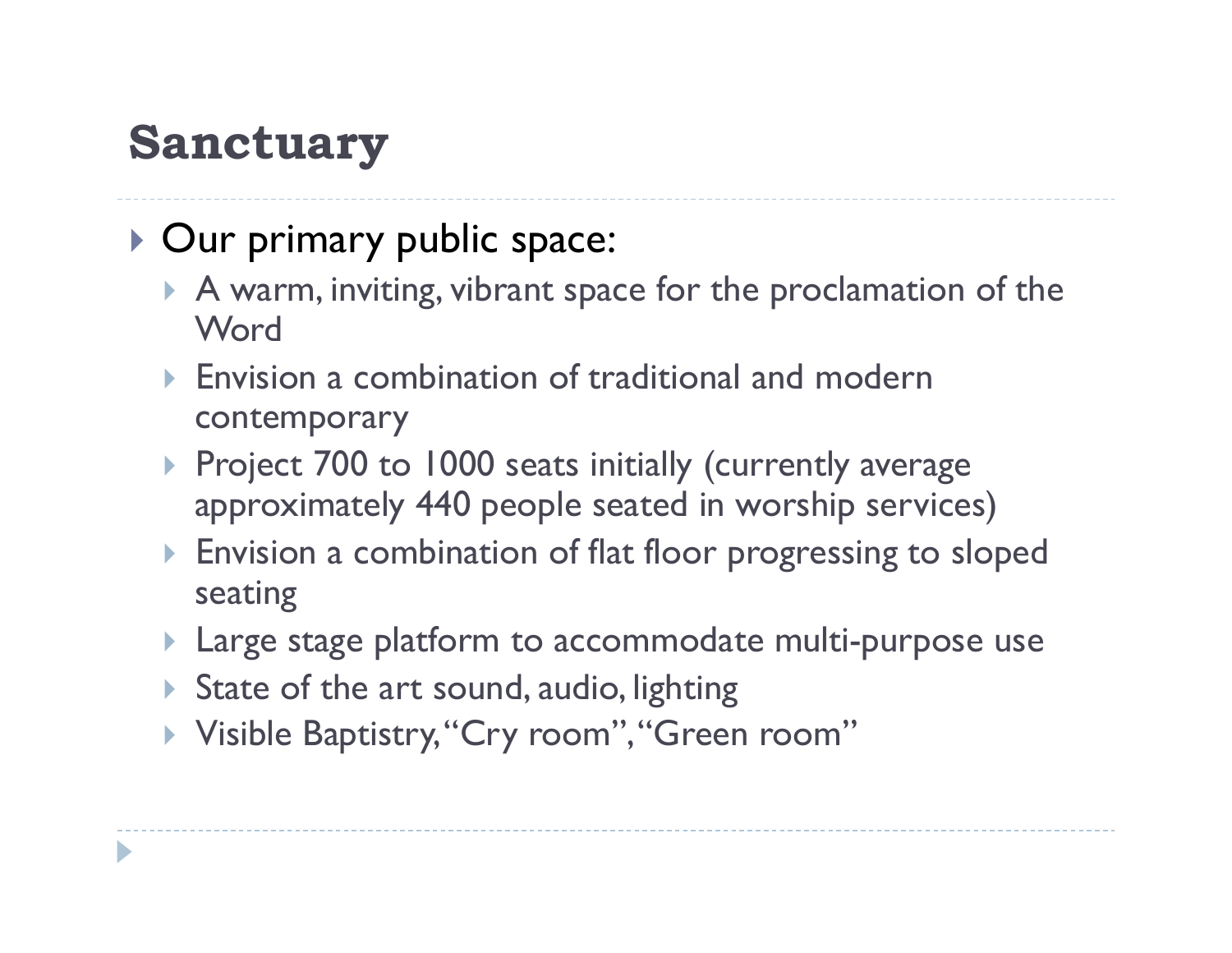## **Educational - Children**

### $\triangleright$  Children (newborns thru 5<sup>th</sup> grade):

- **If Tremendous growth despite current physical limitations**
- ! Sunday morning: in 2011 averaged 89 children; in 2014 currently averaging 130, with a peak of 143
- **Sunday evening: currently averaging 121 children**
- Envision a secure dedicated space that is easily identified from the foyer
- Themed, colorful, bright setting to give a sense of anticipation and excitement
- Designed with room to grow and educating our children for the glory of God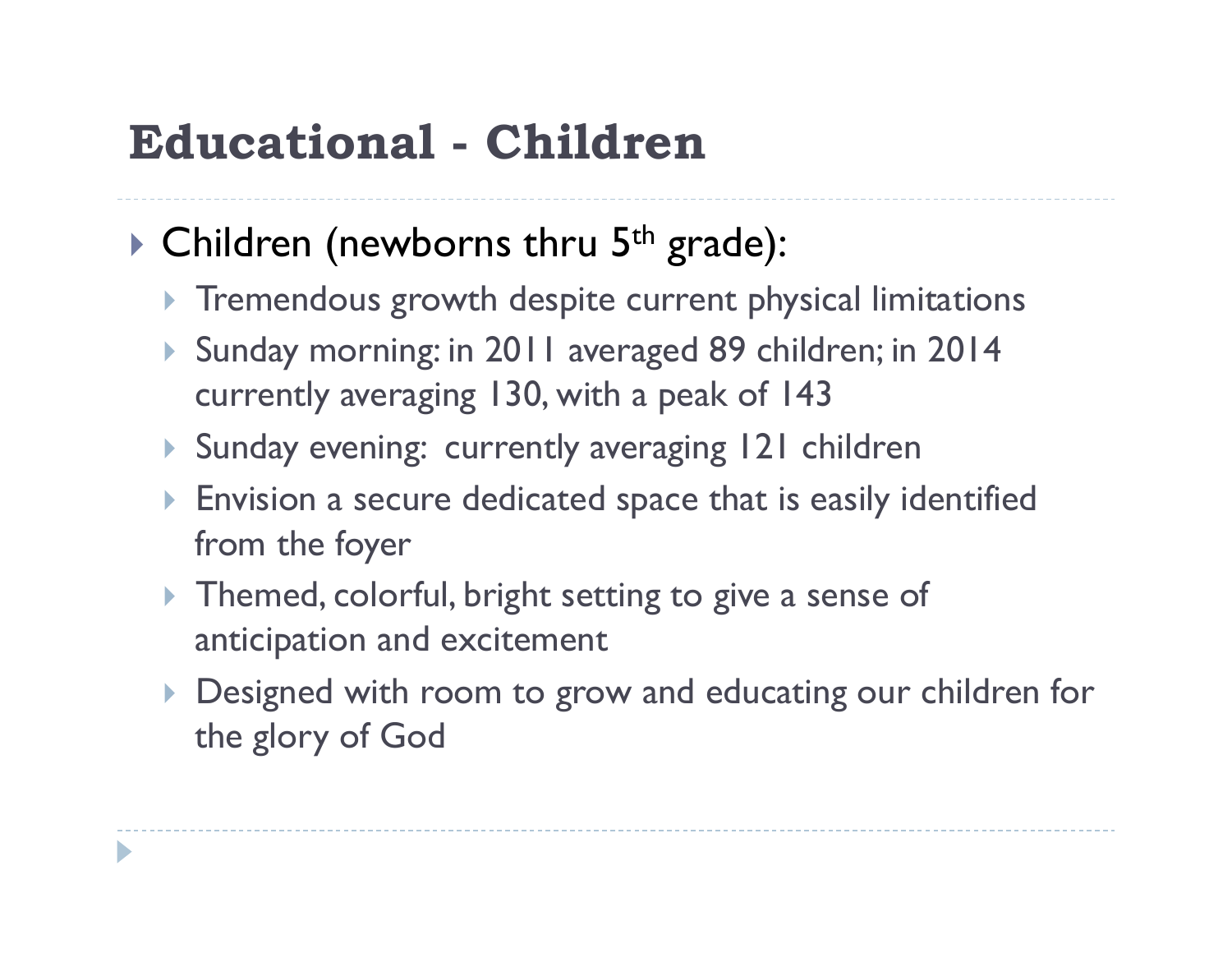## **Educational - Youth**

### $\triangleright$  Youth (6<sup>th</sup> grade thru 12<sup>th</sup> grade):

- ▶ A dedicated space to produce life-long followers of Christ that will fulfill the Great Commission
- Envision a large open space with a multi-purpose stage platform for the teaching and proclamation of the Word to the group as a whole, while also able to accommodate the gathering of multiple groups for small group Discipleship
- $\triangleright$  The integration of technology lighting, audio, video will create a vibrant, exciting setting
- $\triangleright$  A space where our youth can fellowship, build relationships, and grow in Christ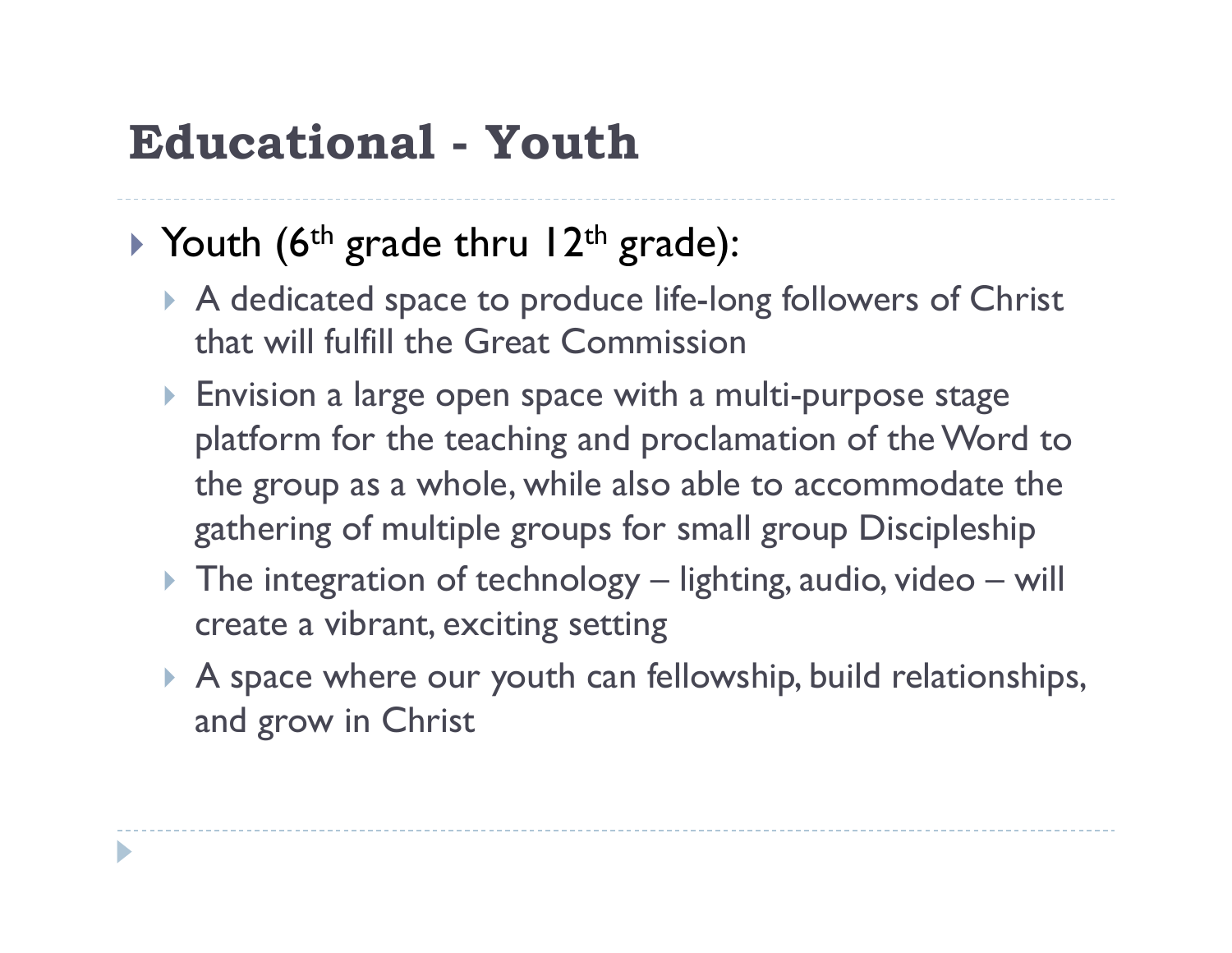## **Educational - Adult**

### ! Adult:

- **I** Legacy classroom space to accommodate existing senior adult classes
- **Envision four to five large classrooms to accommodate the** full spectrum of adults – younger to older, single to married – that attend our church
- ! A range of curriculum levels will be taught and available for our adults to attend and learn about God's Word
- ! Classrooms to be equipped with technology to enhance the learning experience and accommodate the needs of those who attend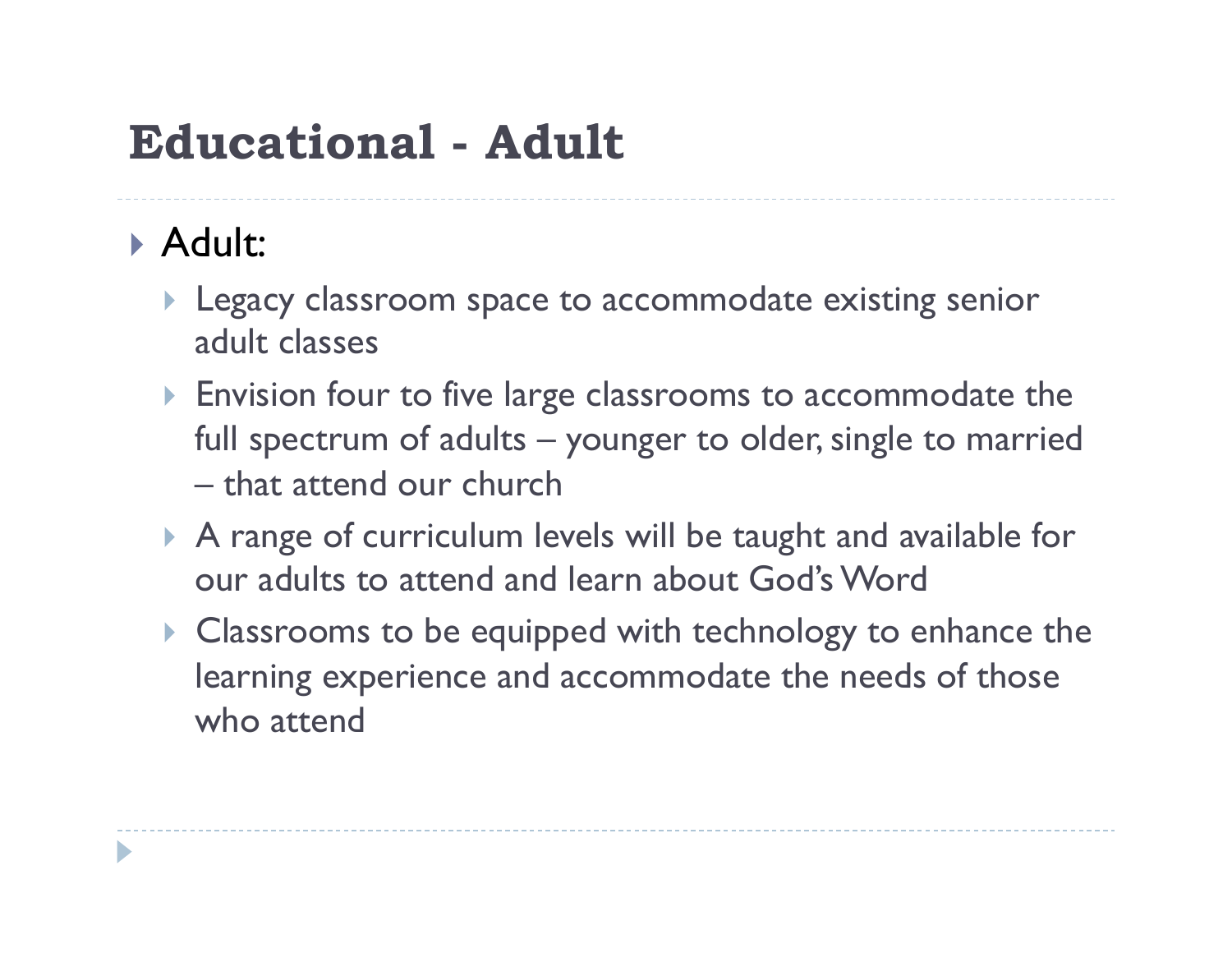# **Fellowship Hall / Kitchen**

- ▶ Envision providing a full service kitchen with updated appliances
- $\triangleright$  Estimate the need to accommodate approximately 300 to 400 people
- **Evaluating several space options in locating this** ministry need:
	- $\triangleright$  Retrofit of existing pavilion
	- Multi-purpose use of adult educational space
	- Multi-purpose use of foyer space
	- ! Continued use of existing Forks campus space
	- Other?

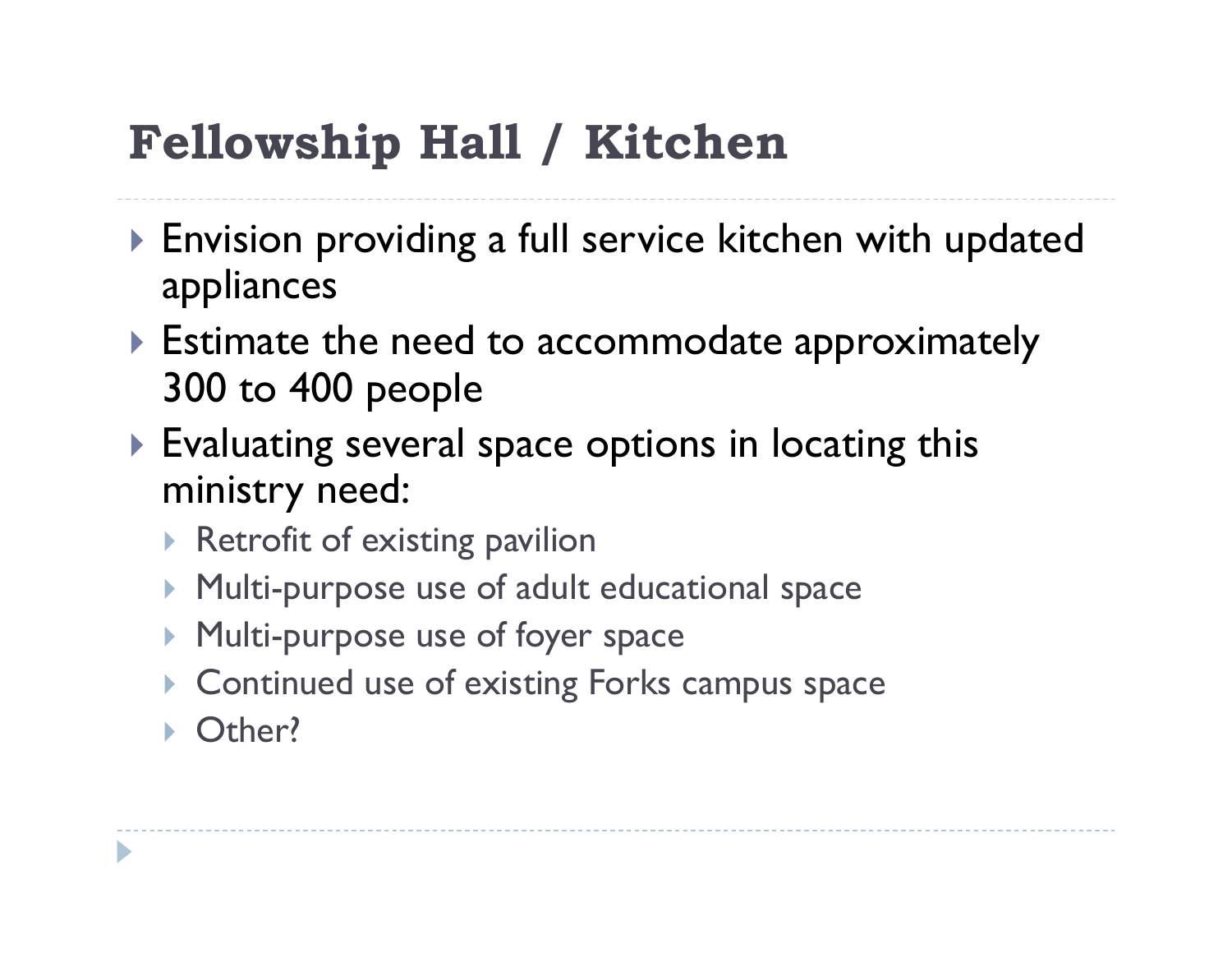## **Administrative**

- ▶ Envision a secure area providing staff offices for approximately 12 staff
- ▶ Senior pastor office accessible both internally and from secure external door
- ▶ Staff office suite area accessed via reception area
- **Private counseling space provided**
- **Large conference/meeting room, seating 25-30** people, equipped with audio/video capabilities, accessible from both office suite and public hallway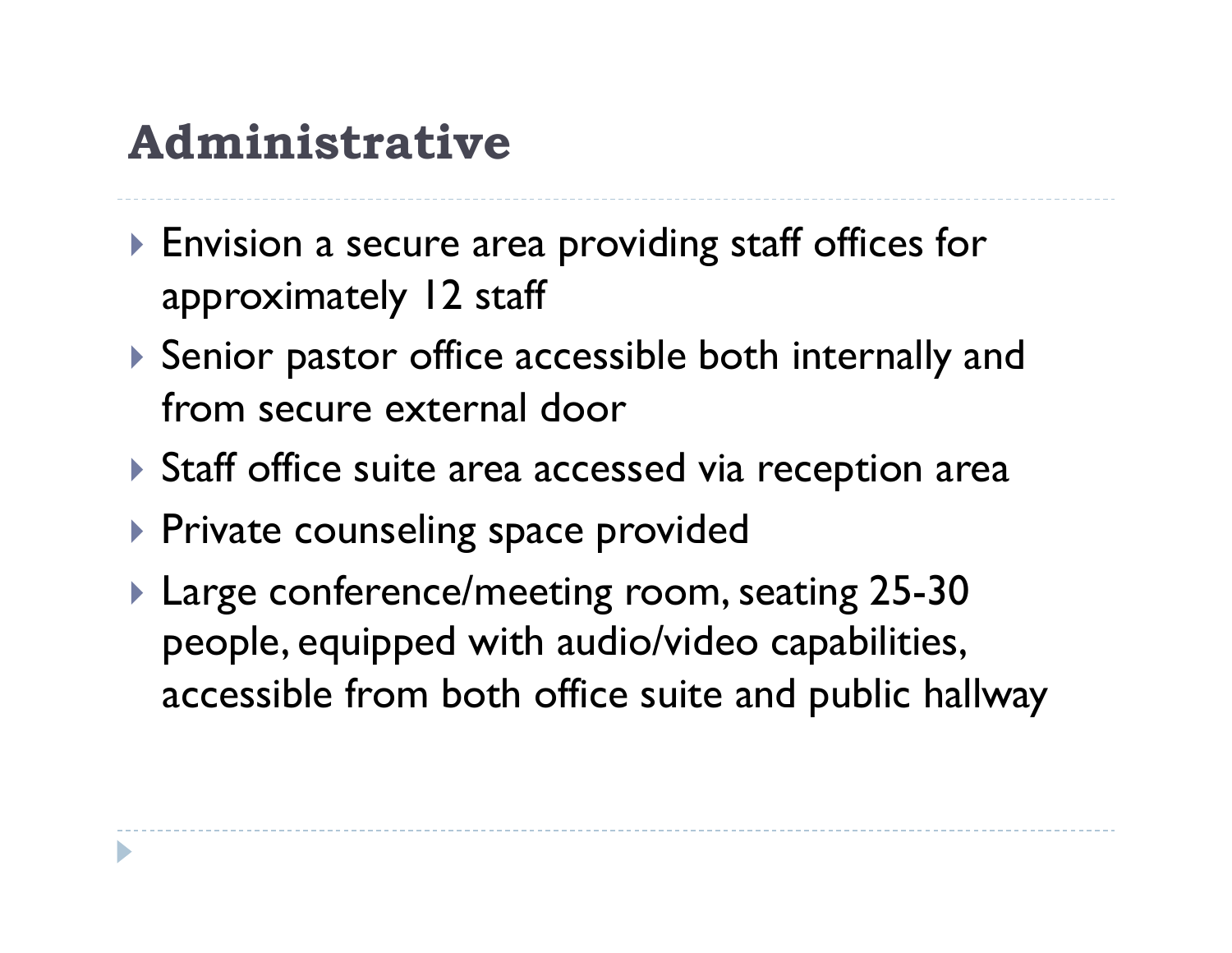## **Foyer**

- **Envision a spacious, bright, inviting, warm space with** abundant natural light for people to gather and socialize
- ! Welcome desk with potential use of kiosks to provide information for both our guests and members
- **Televised service available in foyer, along with electronic** announcements
- ▶ Café area and resource center located on the perimeter of the foyer for small group gathering
- ! Easily identifiable directions/markings to sanctuary, educational, and other ministry areas of the building

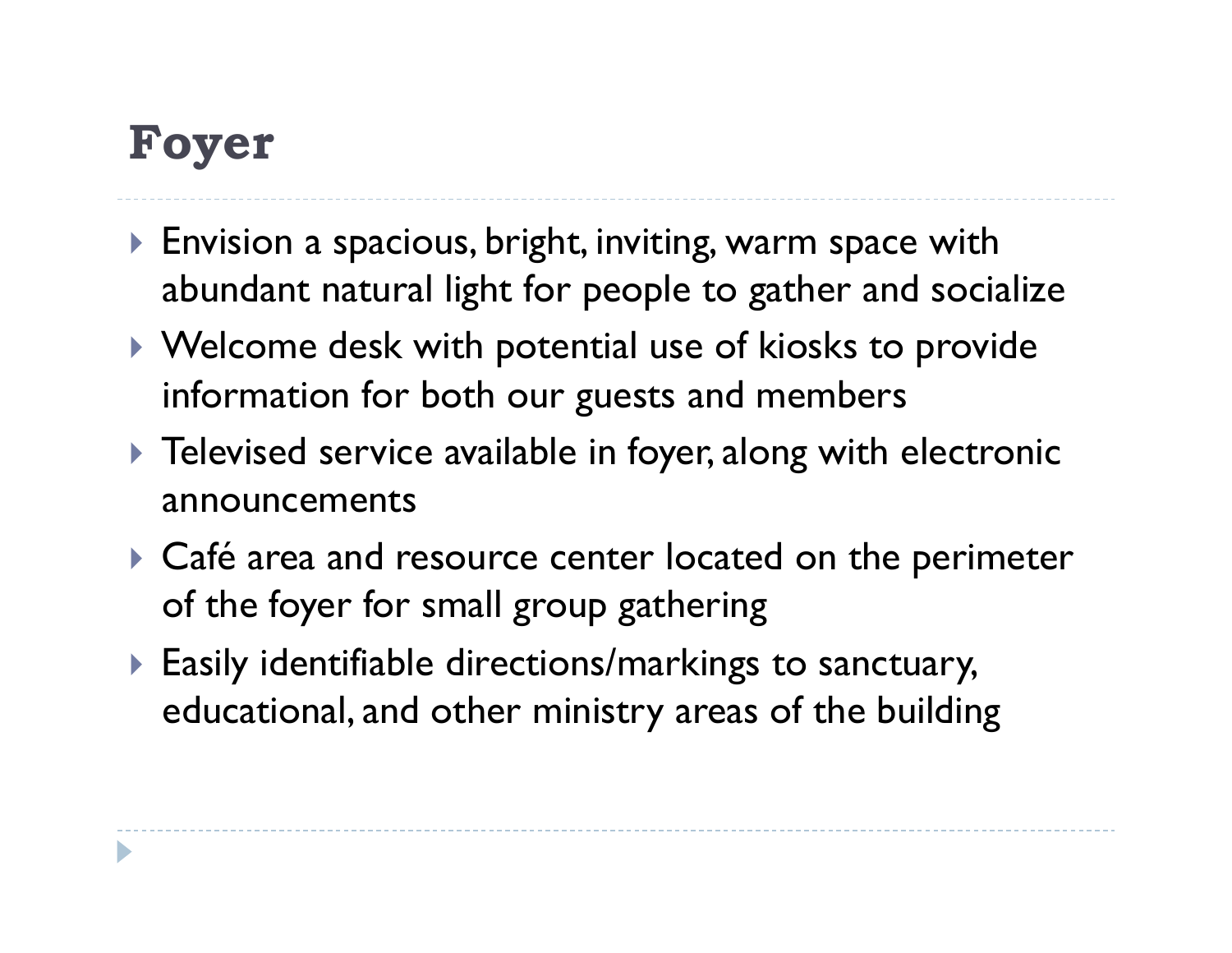## **Choir / Storage Space**

- $\triangleright$  Choir rehearsal space adjacent to or behind the sanctuary stage that is accessible from both the sanctuary and a main hallway
- ▶ Large storage room adjacent to or behind the sanctuary stage
- ▶ Storage space strategically provided throughout the worship center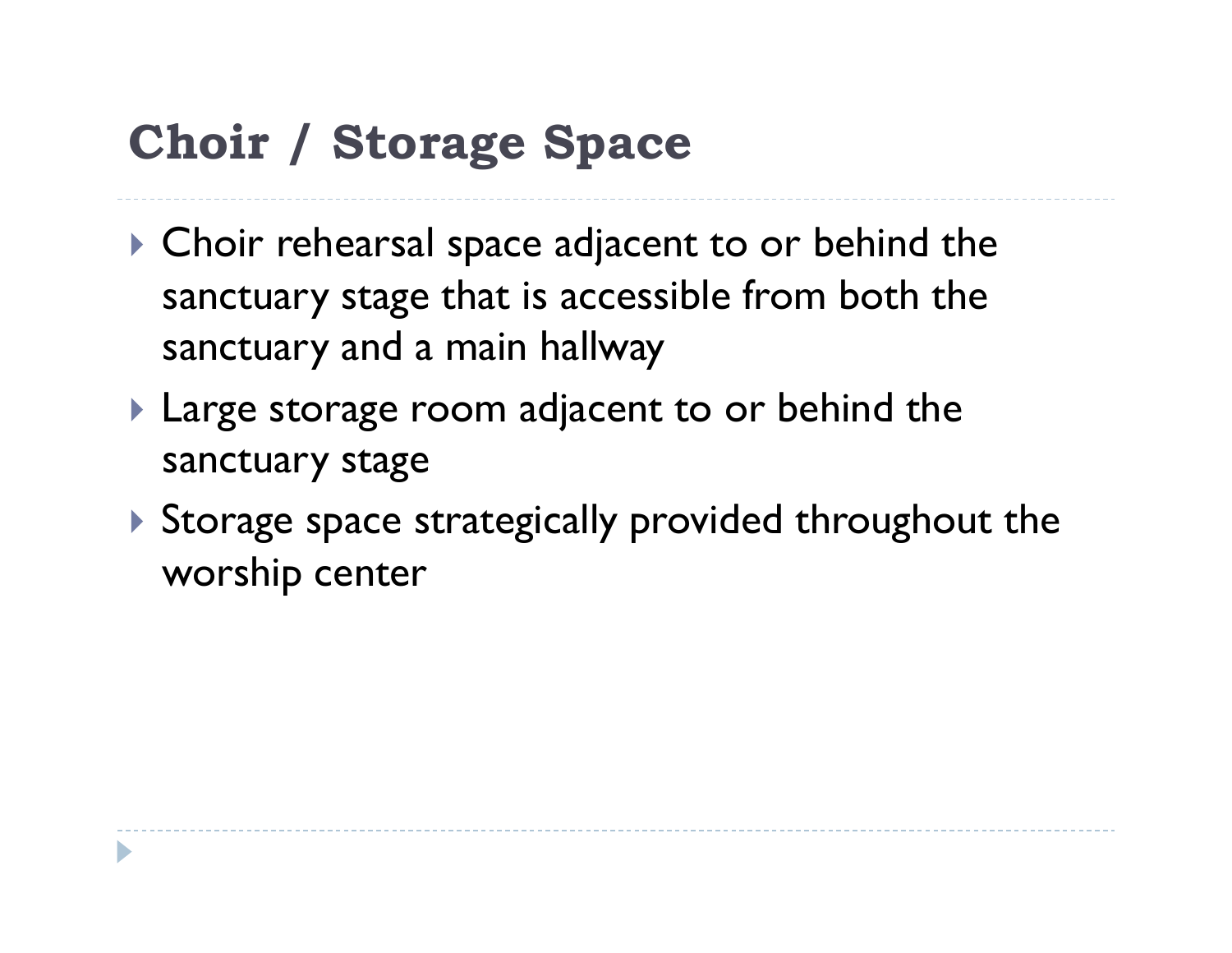## **Parking / Entrance / Exits**

- ▶ Estimate providing parking for approximately 600 vehicles over an estimated 7+ acres
- ▶ Envision providing covered drop off points in multiple locations (children, main entrance, adult, …)
- **Handicap parking**
- **Dedicated staff parking near main entrance**
- Incorporate low-cost maintenance features in parking lot
- $\blacktriangleright$  Integrate existing three entrance/exit points, while enhancing existing main entrance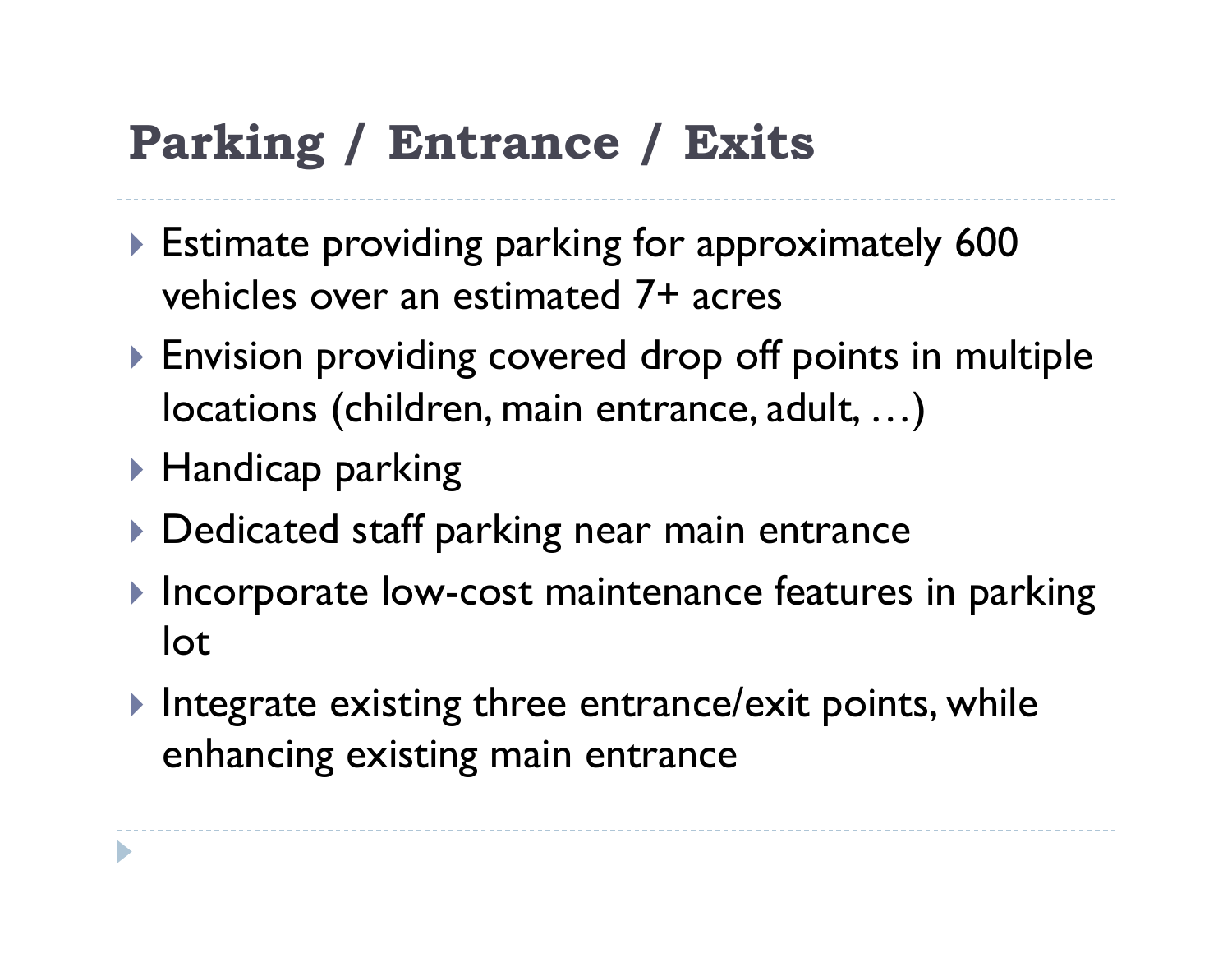## **Recreational**

- ▶ Maintain existing athletic fields, while adding an outdoor basketball court
- ! Envision providing a secure fenced children's playground area that is accessible from both inside the children's secure educational space, and via a gated external point facing the athletic fields
- ▶ Envision a walking trail/nature walk feature
- ▶ Envision a garden plot area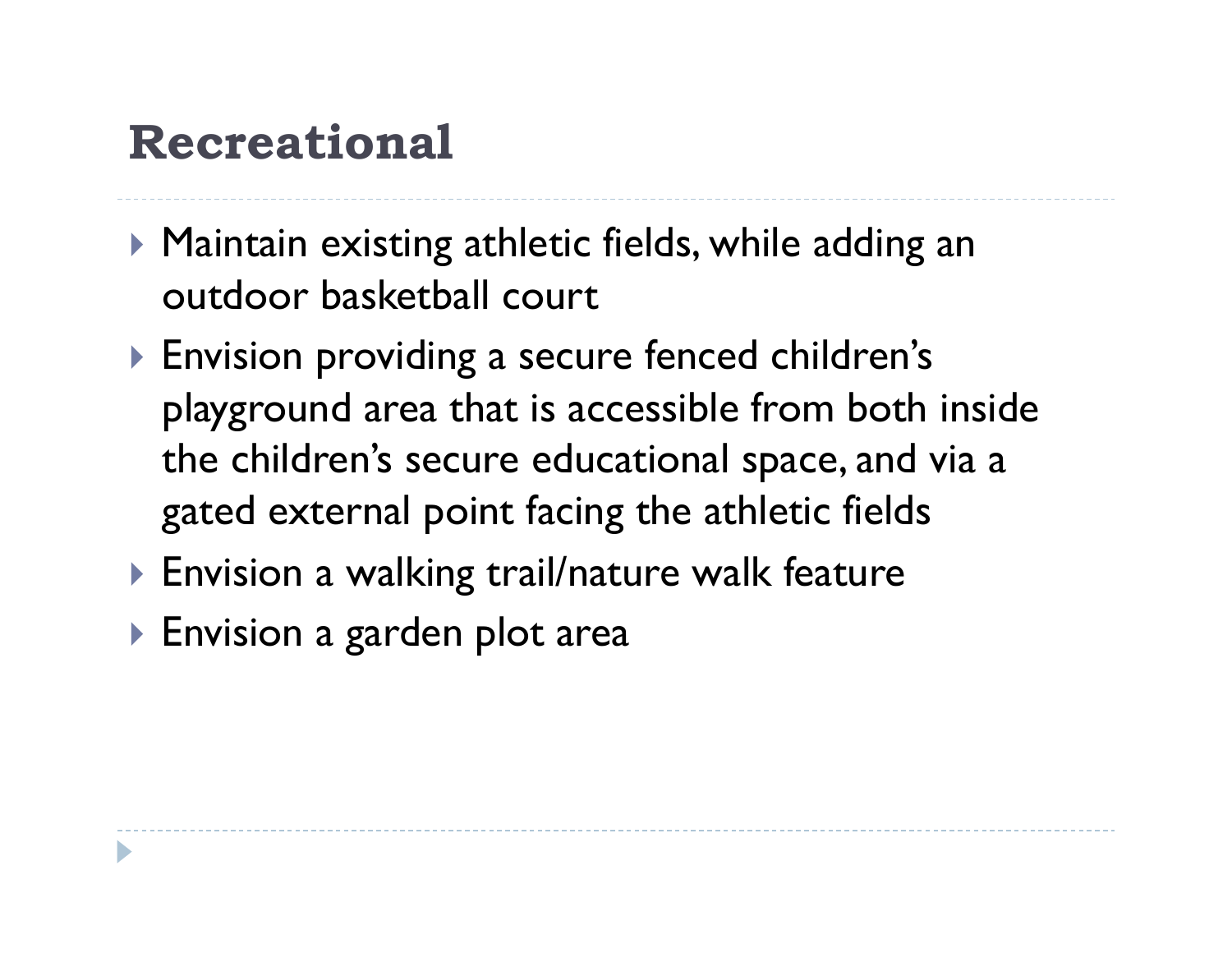## **Timeline for Phase I development**

### ▶ March thru June 2014:

- $\triangleright$  Vision team assignments
- Data gathering of trends and metrics
- **Ministry needs assessment**
- Develop and enhance financial tracking mechanisms
- Begin process to partner with financial lending institution
- Internal master planning
- Interview design contractor(s)
- **Visit other churches**
- **Solicit input from church congregation**
- Select design contractor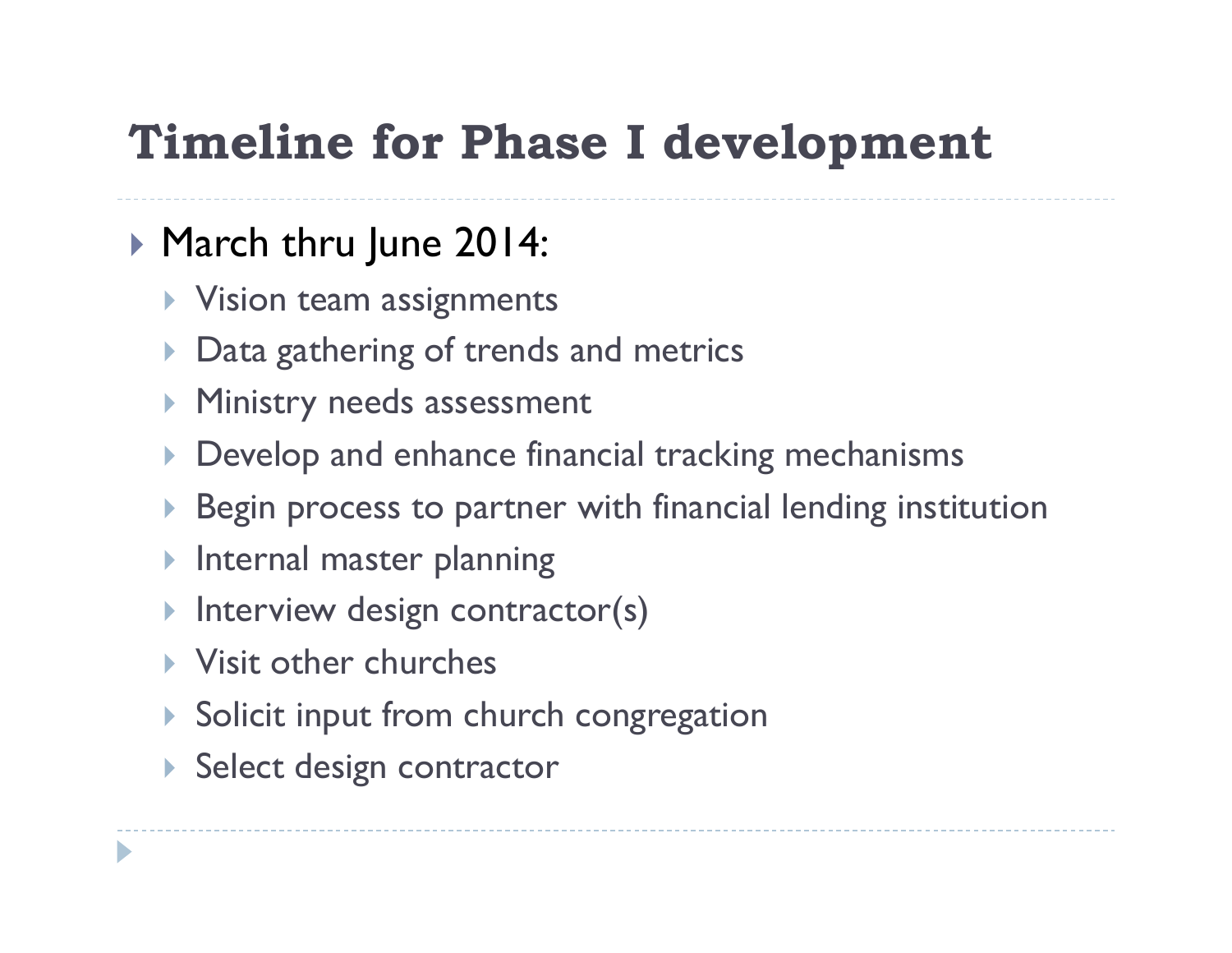## **Timeline for Phase I development**

### ▶ July thru October 2014:

- Finalize any revisions to Rehoboth campus Master Plan
- Develop initial conceptual design of Worship Center
- $\triangleright$  Celebrate beginning of 2<sup>nd</sup> year of MOVE campaign

### ▶ November 2014 thru August 2015

- **Construction document development**
- **Phase I permitting**
- **Finalize financing structure**

### ▶ September thru October 2015

- **Begin Phase I construction**
- Celebrate beginning of 3<sup>rd</sup> year of MOVE campaign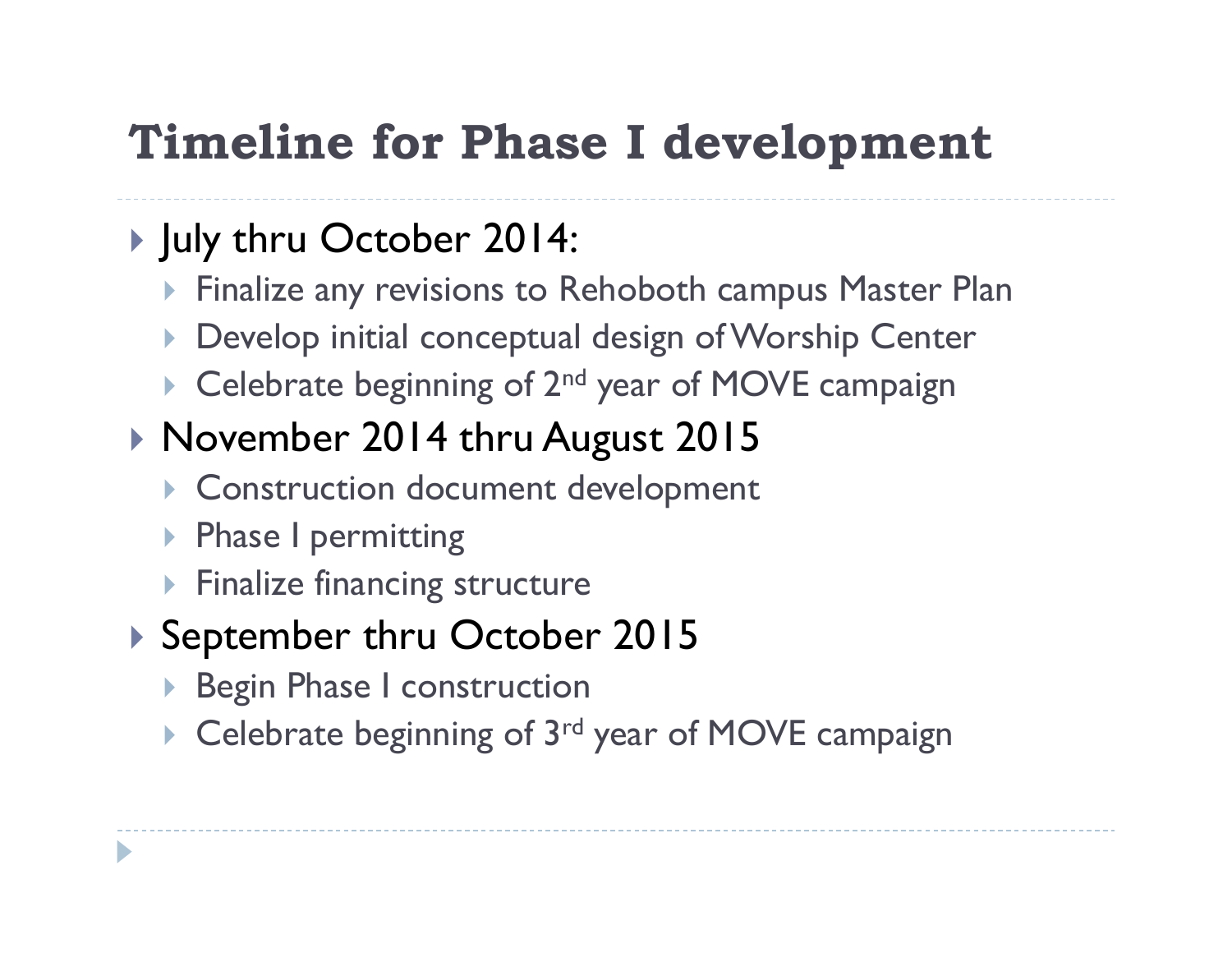## **Timeline for Phase I development**

#### ▶ September 2015 thru April 2017

- **Celebrate the conclusion of 3-year MOVE campaign**
- **Complete construction**
- **Complete interior design work**
- Make physical move from Forks campus to Rehoboth campus
- March 2017, hold first service in our new facility
- ▶ April 16, 2017, hold first Easter service in our new facility
- ▶ May 2017 and beyond ...
	- $\triangleright$  Continued planning for the future